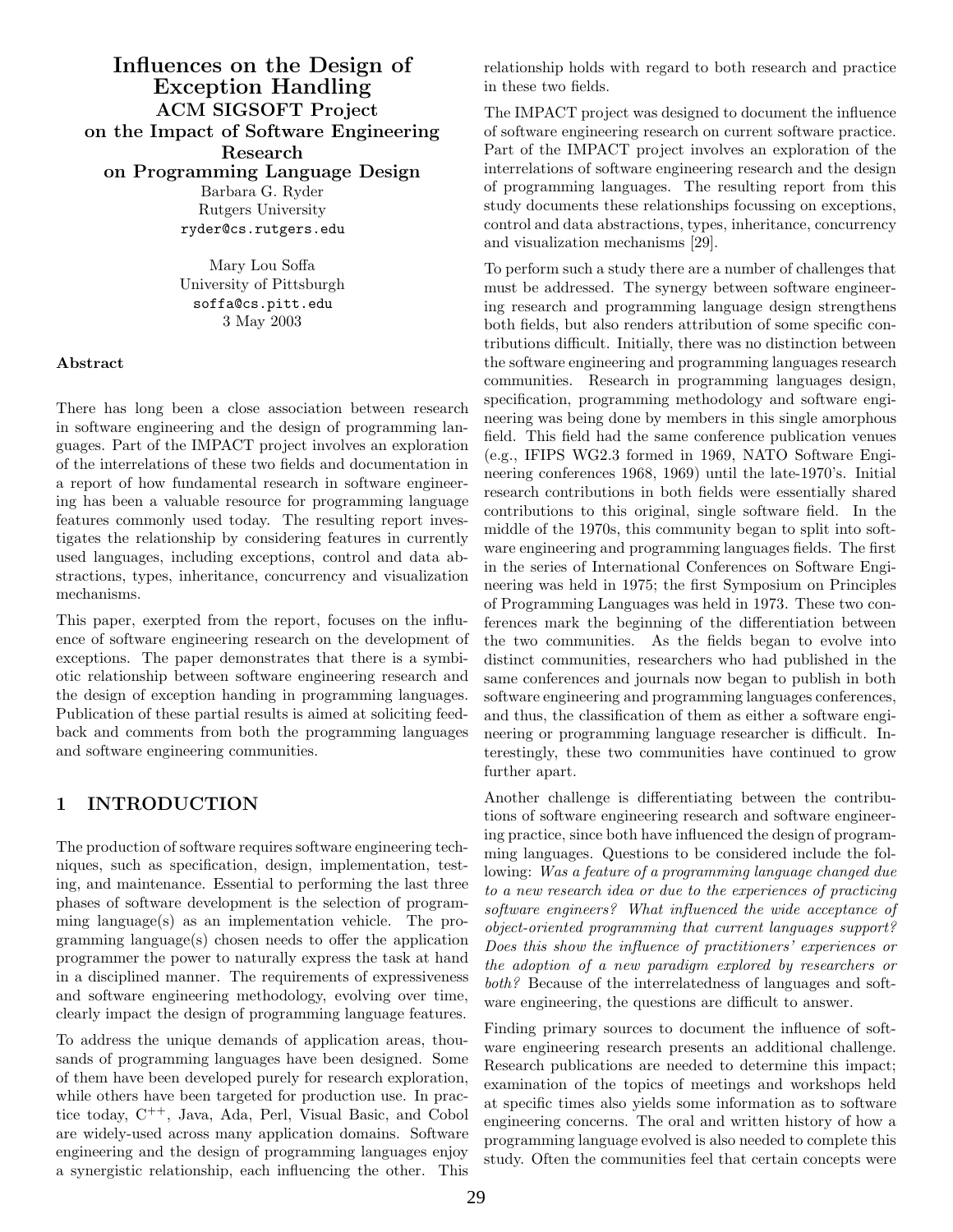*in the air* [3] in that everyone agreed these were important ideas, but no one really knew where they originated, or who was instrumental in developing them.

Clearly, to study the evolution of the concepts and features of the many programming languages that have been developed presents an intractable problem. The challenge here is to select specific languages to study and their significant features to render the problem feasible. The existence of language tools and environments adds more complexity to the study because they also have had influence on research and practice in both software engineering and programming languages.

The final challenge is the determination of an effective research methodology for this study. One possible approach is to examine this question from a history of science perspective; that is, focusing on practice at a given time and place, asking why and how ideas originated and evolved. Our approach is to examine results of research as evidenced in published works and to infer influence from these results. We also have obtained short interviews with programming language designers that explore what they were thinking and how they were being influenced at the time of accomplishing their designs.

The research methodology used to study the historical interactions between software engineering research and programming language design takes into account the iterative evolution of programming languages and the influence of software engineering research on this evolution.

This paper focuses on the influence of software engineering research on the development of exceptions. The paper demonstrates that there is a symbiotic relationship between software engineering research and the design of exception handing in programming languages.

In Section 2 the research methodology used is described. Section 3 describes the evolution of exception handling in programming languages and documents the synergy between software engineering research and programming language design. Section 4 presents a brief summary of these interactions with respect to other language features to be described in the full report. Conclusions are given in Section 5.

# **2 RESEARCH METHODOLOGY**

Given the focus of this study, several languages, selected because of their importance to current programming practice, were examined for the constructs and the concepts they expressed. An extensive survey was performed in both the software engineering and programming language research literature to find references to the constructs and concepts. Historical papers describing the evolution of particular programming languages were also examined. Key to the approach was, for each concept, performing a reverse chronological search through the materials gathered to look for interactions both cited and implied, between software engineering research and programming language design. Of greatest interest were the origin, development and evolution of these concepts to their current form. The papers found through this search were then read for evidence of an influence on programming language design.

As noted in the challenges in the previous section, there have been thousands of programming languages developed and many are currently in use. A number of languages were considered as possible choices for the focus of the study. Neither Cobol nor Fortran was selected because, although they remain in wide use today, they are not used as general-purpose programming languages. Cobol is, and has been, used for business applications; Fortran is the language of choice for scientific computation. Likewise, C is used mainly as a systems programming language.

Visual Basic is a language for fast prototyping, relying primarily on Basic plus graphical interfaces to leverage programmer productivity. We included Visual Basic in its own section of the report as a representative of visual programming languages and because of its widespread use. Ada,  $C^{++}$ , and Java are widely used for general purpose applications. Thus, the focus of the study centers on the languages Ada,  $C^{++}$ , Java and Visual Basic. This language selection is not an attempt to be definitive about current practice, nor does it represent a value judgment about the importance of languages in specific application areas. These language choices enabled the tracing of historical software engineering influences.

## **2.1 Software Maturation Models**

In 1985, Redwine and Riddle [27] presented a maturation model of software technology, which described the steps for transition from a research concept to practice. The goal of the work was to discover the process, principles and techniques useful in transitioning modern software to widespread use. They identified six major phases.

- **Basic research:** investigate ideas and concepts that eventually evolve into fundamentals and identify the critical problems and subprograms.
- **Concept formulation:** key idea or problem is identified and the ideas are informally circulated, convergence of a set of ideas, and publications start to appear that suggest solutions to subproblems.
- **Development and extension:** present a clear definition of a solution in either a seminal paper or a demonstration; preliminary use of the technology; generalize the approach.
- **Internal enhancement and exploration:** extend approach to another domains, use technology to solve real problems; stabilize and port technology; development of training materials.
- **External enhancement and exploration:** similar to previous phase but performed by a broader group, including outside the development group.
- **Popularization:** show substantial evidence of value and applicability; develop production-quality version, commercialize and market.

In a keynote address at *ICSE 2001*, Shaw used this model to describe the *coming of age* of software architecture [30]. The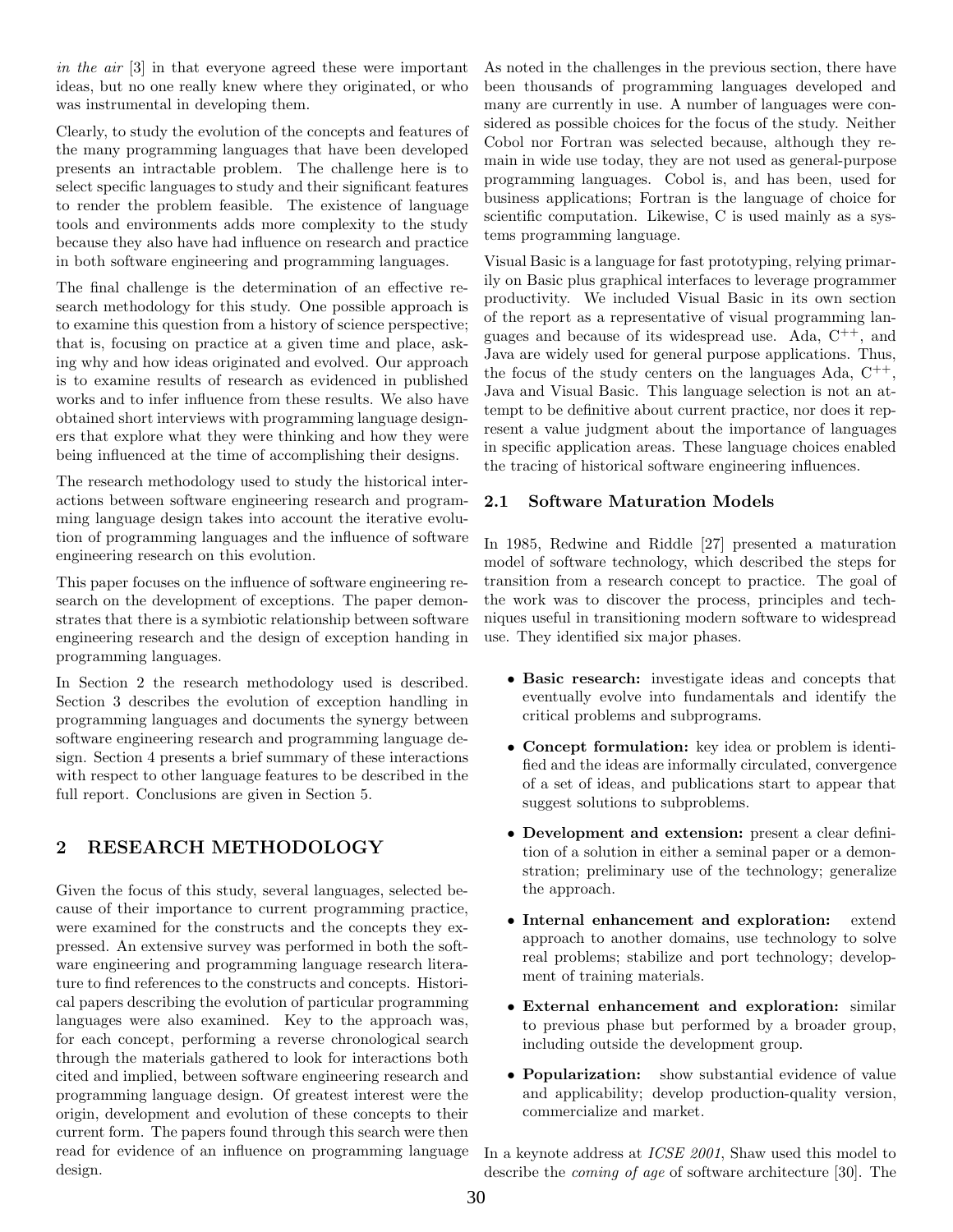first phase, the basic research phase, involved the exploration of the advantages of specialized software structure for software process. This phase also catalogued systems to identify common software architectural styles, leading to models for explaining architectural styles. In the concept formulation phase, architecture description languages were developed and architectures were classified. In the development and extension phase, languages were extended and new languages developed, as the concepts were refined. Meetings, journals and conferences that were devoted solely to software architecture were seen. In the next phase, formal analysis of real systems was performed. In the external enhancement and exploration phase, UML was developed, as an example. Finally, in the popularization phase, standards were developed, demonstrating that software architecture is accepted and used in software engineering.

We use a similar maturation model to describe the interactions of programming languages and software engineering. Our model has five phases followed by iterative refinement using the last two phases. They are:

- **Basic research:** identify a software engineering problem and explore basic ideas and concepts.
- **Concept formulation:** circulate ideas informally to develop a research community and publish solutions to the problem or subproblems.
- **Introduce into a programming language:** frame a solution to the problem in a programming language, which is used for a period of time.
- **Refinement:** as a result of using the language feature as well as exploring other facets of the problem, solutions are refined and extended.
- **Extend the programming language or develop a new one:** based on the refinements, an existing language is either changed or a new one is developed.

**Phases 4 and 5** are repeated until software engineers and programming language designers find an acceptable solution.

#### **2.2 Methodology and Resources Used**

The sections of the report exploring the evolution of software engineering and programming language concepts, use this model to determine and describe the interactions of concepts in software engineering research and programming languages.

To provide focus, we used the model to explore concepts in object-oriented and imperative languages that are commonly used; that is, we examined modern programming languages and identified a set of core features, as was done in [31]. We used these core features to demonstrate the relation between software engineering research and programming languages. We traced in reverse chronological order, the origins of these features and their evolution. We used timelines to help determine the interrelationships between the fields and their potential impact on one another. In many cases, we used the date that an article was published as an indication of possible influence.

The resources used included both journal and conference papers in software engineering and programming languages. These written documents were acquired through the usual digital and hard copy library sources as well as through personal communications. We also used first person interviews that were published. With the development of later languages came rationales about why language features and their forms were included; these provided another resource. Lastly, because many of the ideas that impacted on software engineering and programming languages were *in the air*, we also conducted interviews with programming language designers to gather some type of oral histories. These interviews were conducted using a fixed set of questions. We also used the existence of workshops and conferences in different time periods to indicate significant issues being considered by researchers.

In the next section, we apply this methodology to exceptions and exception handling as they evolved to their usage in Java,  $C^{++}$ , and Ada.

# **3 Exceptions**

*Exceptions* are features that were added to programming languages to provide the programmer the capability to specify what should happen when unusual execution conditions occur, albeit infrequently. Originally in programming languages, such atypical conditions resulted in control being relinquished to the operating system which then aborted the execution of the program in a *forced termination*. But when such conditions, however infrequent, can be anticipated, the programmer can write code to react to them and to gracefully *handle* them. Exceptions and exception handler codes are the mechanism provided by modern programming languages to address this problem.

#### **3.1 Early Error Handling Constructs**

The historic introduction and development of exception mechanisms in programming languages is intertwined with considerations of software reliability and fault-finding in software engineering. The first precursor of an exception-like construct is found in Lisp 1.5, a language designed by John McCarthy in the mid-1950's [3, 23]. This language featured a function named errset that allowed the Lisp interpreter and compiler to gracefully exit from an error when one occurred. This function used an mechanism for counting the number of *cons* operations performed within a loop in order to stop an unbounded computation. The errset construct allowed suppression of error statements and a program restart under certain conditions after an error occurred ([23]).

PL/I, a programming language developed at IBM concurrently with System 360 in the mid-1960's ([25]), included some facilities for dealing with control flow that were atypical for a high-level language. Previous languages had had few facilities for dealing with exceptional conditions during execution, such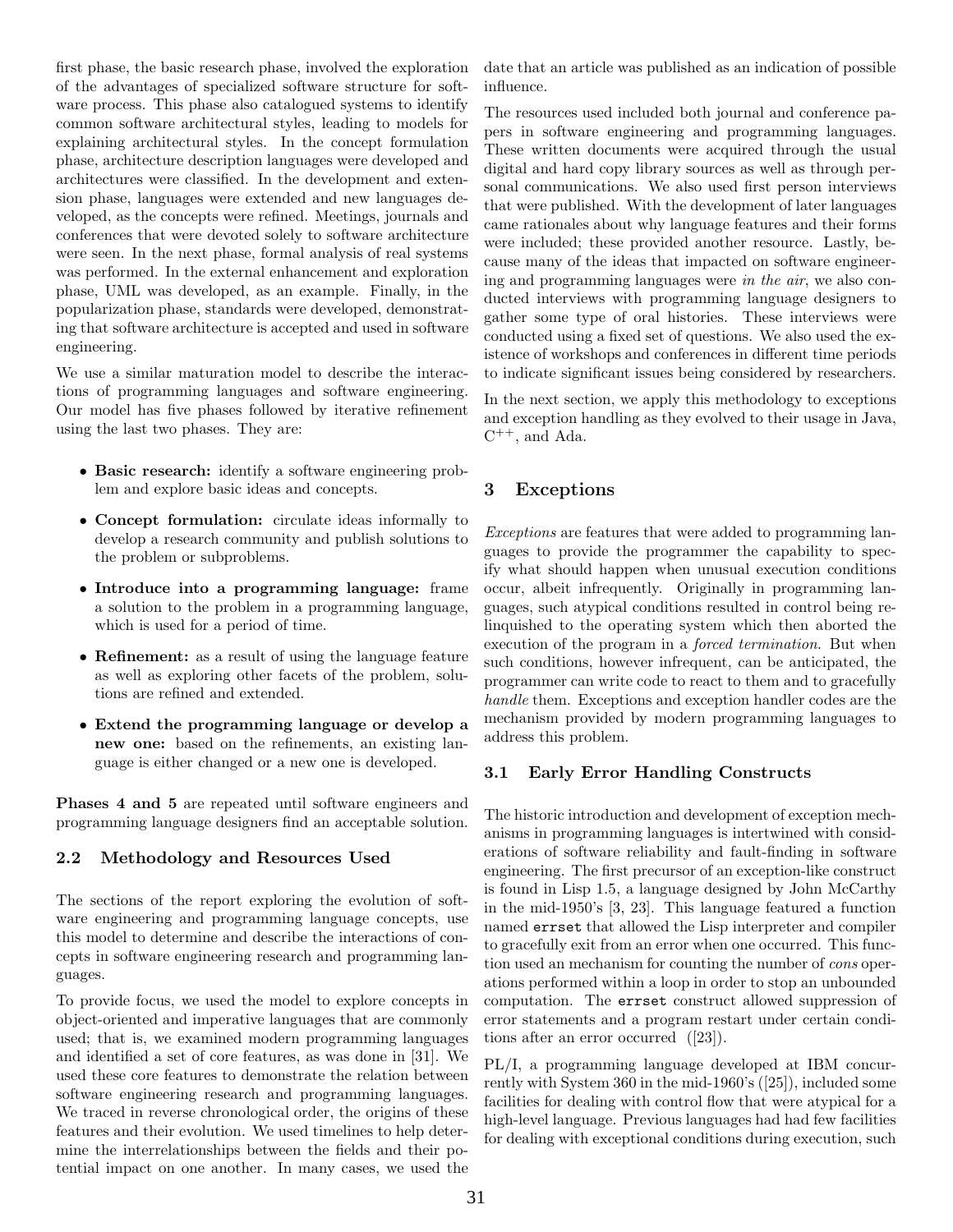as *end of file, overflow, bad data, etc.* The  $PL/I^5$  language designers wanted to give programmers the ability to write reliable and safe programs totally in their language ([25]). The *ON condition* feature was introduced into PL/I to allow specification of the actions to be taken when one of a set of 23 unusual, but anticipatable, situations occurred during execution. There were several problems with this mechanism: (i) an ON unit was associated dynamically with its invocation by an exceptional condition occurrence, rather than being associated lexically with the excepting statement or operation, and (ii) global variables were needed to communicate data to the ON unit code [18]. The construct proved difficult to use, in part because the fixup actions were to take place in the state that pertained when the ON statement was executed. Nevertheless, the philosophy of programming language design for reliability demanded that this facility (or something like it) be included in the programming language definition.

### **3.2 Exceptions Defined as Software Methodology**

By the mid-1970's, software reliability was a strong concern in both the software engineering and programming languages communities. In March 1977, SIGPLAN, SIGOPS and SIG-SOFT co-sponsored the *Conference on Language Design for Reliable Software* in Raleigh, NC. The *Communications of the ACM* featured a special issue on language design for reliable software in August 1977.

In the *Communications of the ACM* in December 1975, John B. Goodenough discussed issues in exception handling, classifying the types of exception usages as (i) dealing with domain or range failure of an operation (ii) indicating the significance of a result, or (iii) permitting monitoring of an operation. When range failure is indicated, the operation may need to be aborted, retried or terminated yielding partial results. A domain failure requires modification of the input or an abort of the operation. Exception type (ii) is not a range failure, but requires that additional information be passed back to the user about the operation. Exception type (iii) is usually resumed after the user examines the information about the operation passed back by the exception. Not all of these are error conditions; Goodenough described them "as a means of conveniently interleaving actions belonging to different levels of abstraction" [6]. After reviewing some existing exception mechanisms of the time, Goodenough discussed requirements for good exception handling, which should "help prevent and detect programmer errors" according to Gannon and Horning [4]. He argued the effectiveness of lexical (or static) association of handlers with operations that may throw exceptions. These included both language-defined and user-defined (subroutines) operations, with explicit declaration of those exceptions that may be thrown as the result of a call. He advocated compile-time checking of the completeness of exception handling. His model of exception handling included the possibility of resuming execution as well as termination, and allowed the use of default exception handlers.

Goodenough's paper [6] codified the ideas presented in his earlier paper [7] at the second *Symposium on Principles of Pro-*

In addition to Goodenough's contribution to exception handling, during this same year Brian Randell described his own construct for error detection and recovery [26] in a paper delivered at the *International Conference on Reliable Software*. He defined a structured mechanism called *recovery blocks* which were to be used when an unanticipated fault occurred ([11]). Horning described exception handlers as "useful" and "intended to cope with particular anticipated, but unusual, situations". Horning suggested that recovery blocks and exceptions could coexist in the same code as what he termed "an attractive compromise".

#### **3.3 Exceptions in Programming Languages**

During the period of these software engineering discussions on how programming languages should be designed to facilitate the handling of faults, Dr. Barbara Liskov and her MIT graduate students were designing a new programming language *CLU* [20, 19, 16], based on the ideas of abstraction and specification. Ten years after their initial design efforts, which were used by MIT students in courses in the late 1970's, the 1986 book entitled **Abstraction and Specification in Program Development** [17] emphasized that its goal was to teach how to construct large programs. Thus, CLU was designed to enable good program construction of moderatesized (by modern standards) codes, emphasizing the use of software engineering techniques such as data abstraction and program verification as well as programming language theory in terms of formal (algebraic) specifications. In the chapter on exceptions, Liskov and Guttag described the need to "program defensively", that is to write each procedure "to defend itself against errors" ([17]). A "robust program" is "one that continues to behave reasonably even in the presence of errors" ([17]). This is a strong emphasis on this aspect of programming language design being motivated by software engineering considerations; this fits well with Goodenough's emphases [6].

Liskov and Snyder [18] discussed the design of the exception handling mechanism in CLU and gave credit to Goodenough specifically for influencing them through his paper [6]. They discussed their design with regard to other previous approaches, as well. For example, the CLU model expects that exceptions not handled locally where they are raised, will be handled by the immediate caller of a procedure. (Of course, the handler code can rethrow an exception to pass it upwards through the call chain, one link at a time.) Liskov and Snyder pointed out that this is consistent with Goodenough's model, but not with the definition of exception handling in PL/I or Mesa [5]. Their discussion of the *resumption* versus *termination model* of exception handling, explicitly referenced Goodenough's model in his 1975 paper ([18]). Thus, it is clear that for CLU, programming language design was directly influenced by software engineering research, although the researcher (Goodenough) presented his ideas to both com-

*gramming Languages (POPL)* (January 1975), the major programming languages research conference at that time. This is an example of how software engineering researchers, concerned about issues of software reliability, directly contributed to programming language design!

<sup>5</sup>PL/I evolved from NPL, a precursor language.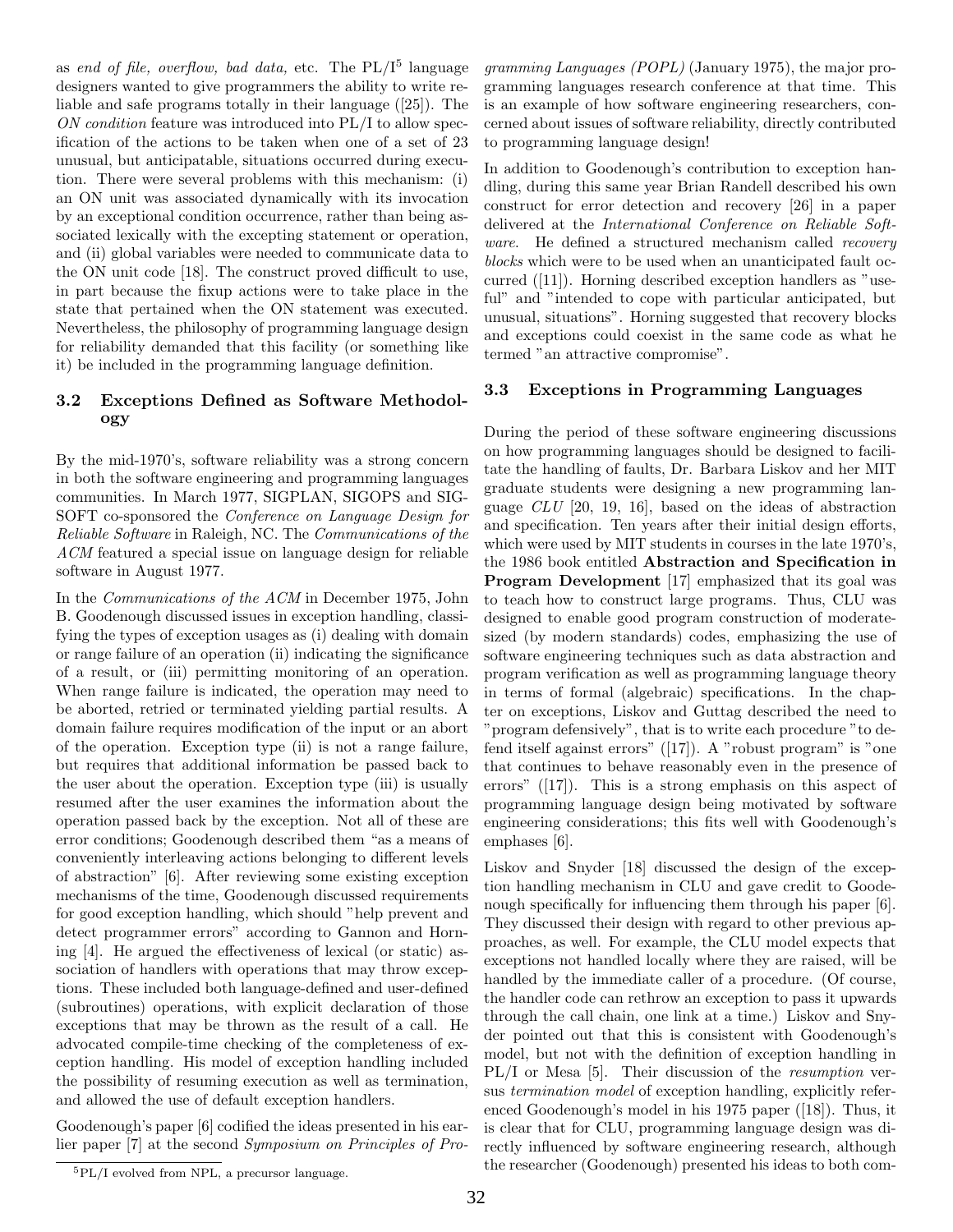#### munities [6, 7].

To summarize, CLU's exception handling mechanism is static, in that it associates a handler with the statement which may raise the exception, including a procedure call. CLU uses the termination model, which assumes the procedure that raises the exception is terminated when it passes the exception back to its caller to be handled. CLU provides a default exception handler *others*, which handles all previously unnamed exceptions for that statement; in this usage the approach in CLU to uncaught exceptions is different from that of Goodenough, who checked for these at compile-time [6]. CLU provides a language-defined *failure* exception to cover cases when a fault occurs (almost anywhere), but there is no meaningful "fixup" action.

The Ada programming language was defined in the late 1970's according to specifications set by the US Department of Defense, as a modern programming language that was to be the universal software *linga franca* for their projects. The *Rationale for the Design of the Ada Programming Language* [12] described the evolution of the Green candidate language written as part of the process of defining what was to become standardized as Ada. The Rationale was written to record design decisions and influences on the Ada language. The chapter on exception handling in the Rationale references the earlier Goodenough article [6] in two ways. It uses Goodenough's classification of exceptions as either allowing program execution termination or resumption after handling, but rejects the resumption model of handling in favor of always terminating execution.

The Rationale also references a technical memo by Bron *et. al* [1] that discussed desirable properties of an error-handling mechanism to provide for program termination under exceptional conditions. These desirable properties were formulated so that operational semantics could be defined for those programs requiring this construct. The programmer-controlled termination mechanism suggested was associated with a block of operations; it allowed programs to be written with the usual input assertions, with the handling of bad input not affecting program structure, and resulting in a cost only to those blocks where it might be used. These ideas influenced the design of Ada exception handling.

The Rationale also refers to the *Bliss* language [32] developed at DEC in the mid-1970s as influential in the definition of Ada exceptions. The Rationale emphasizes that the designers wanted to being able to prove the correctness of programs [22] and to optimize programs with exceptions. These properties led to the rejection of the resumption model which renders both of these difficult.

The Ada exception model is similar to that in CLU; exception handlers are either local or are dynamically associated with callers. However, Ada also offers the user the possibility of suppressing exceptions. The presence of tasks in Ada required some specification of how tasks may propagate exceptions to one another. The language designers wanted to "substantially limit" this possibility because of the unpredictable states of tasks which might result [12]. Most unhandled exceptions are prevented from being passed back from a child task to a parent; task execution is instead terminated. The exception

*FAILURE* is allowed to be raised by one task and to be handled by another; this practice is limited to *extreme situations* only [12].

#### **3.4 Recent Research**

Perry in his *ICSE'89* award-winning paper entitled *The Inscape Environment* discussed the specification and design of exception handling as an integral part of system development when large systems are built by many developers. His model for specifying exceptions is based on an extension of Hoare's input/output predicates [10, 24]. Perry examined the Larch specification language [8], but preferred a non-algebraic approach. It is clear from his paper that Perry was influenced by programming language technology in his choice of how to specify exceptions and their handling in Inscape, whose goal was to provide an integrated software development environment for large groups of developers building large software systems. He described a design in which module interface specifications include descriptions of both exceptions to be handled and handling strategies. His program construction tool checked that exceptions are handled as specified in the constructed code. Changes in exception handling are considered by the change evolution manager component of his system. The Inscape environment shows that the treatment of exceptions in programming languages in the late 1980's influenced software engineering research on the design of programming development environments.

The subject of exception handling and how it should be added to C++ was a major topic of debate at the 1990 *USENIX C*++ *Conference*. Koenig and Stroustrup argued for their model of exceptions as objects (which was eventually incorporated in  $C^{++}$ ) in their 1990 *USENIX C<sup>++</sup> Conference* paper [14]. They also referred to the termination model of PL/I, CLU and Modula-3 [9] as preferable to any resumption model. Essentially,  $C^{++}$  exception handling seems an outgrowth of the techniques defined in CLU and Modula-3. Statements are executed within a *try* block, which has associated *catch* blocks (typed exception handlers) that are handlers for some of the exceptions that can be thrown from within the *try* block. This design was influenced by the work on fault-tolerant systems by B. Randall ([2]). Again we see programming language design being influenced by software engineering research. Exceptions are handled locally or by walking up the call chain to find the first appropriate (typed) handler. The set of exceptions possibly thrown by a function (directly or indirectly) can be listed as part of the function declaration. Violations of this exception-specification are dealt with at run-time, not compile-time as in Java. This decision to avoid compile-time checking was in part due to the ability to link to C functions which have no explicit exception constructs. When a function with an exception-specification throws an exception not on its list, then the function void unexpected() is called and execution usually is halted.

More recently, aspect-oriented programming describes how cross-cutting concerns in an object-oriented program can be addressed by new compositional mechanisms in addition to inheritance. At *ICSE 2000*, this new paradigm was used to have aspects [13] express the detection and handling of excep-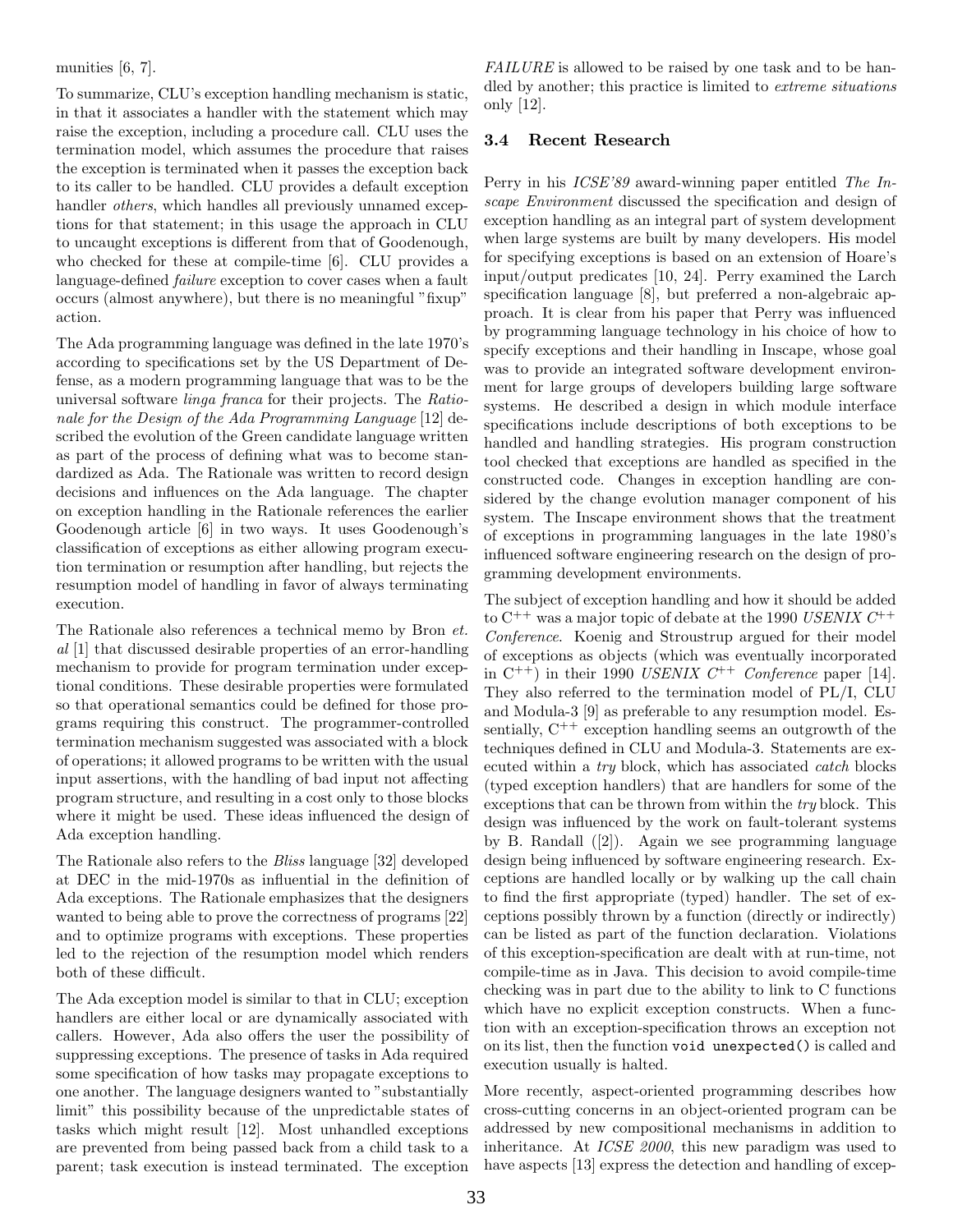tions [15]. The main idea was to reduce the amount of redundant handling code in a program. The specific language used, *AspectJ*, allowed abstract crosscuts (i.e., templates) which can be instantiated in many different locations, where exception handling requires the same actions. In their case study using a large Java application containing 750 classes (including 150 test classes), the authors reduced the size of the exception handling code from 10.9% of the total lines of code to 2.9% lines of code on average. This represented a significant reduction in catch statements over the original program. This research paper is indicative of the strong interaction between software engineering and programming language research and researchers. In this case a paper describing how to code exceptions, a programming language mechanism which ensures program reliability, a software engineering desiderata, using aspects, another programming language mechanism, was presented at the premiere annual software engineering conference.

As another example of the close tie between the disciplines, Robillard and Murphy discussed in their paper [28] why the design of exception handling in an application is so difficult. The focus is software design, namely how to regularize the exceptions that are passed between components of a software system, but intertwined in the discussion is the essential character of exceptions and their handling in Java. The technique applied is *software compartmenting*, first described by Litke at the *TRI-Ada 1990 Conference* [21]. This technique divided software into compartments, defines precise and complete exception interfaces for each compartment and automatically verifies the conformance of the actual program to compartment specification ([28], p 5). The paper described a case study of software compartmenting using the authors' own Java tool as data. The authors also developed guidelines for Java exception usage. In their discussion, they referred to exception handling both in CLU and  $C^{++}$ . This is another software engineering research project that builds on programming language design and research.

Thus with regard to exceptions and exception handling, there has been a clear symbiotic relationship between research in the programming language design and software engineering communities, to the benefit of software practice.

## **4 A Taste of the Full Report**

In this paper, the question of the influence of software engineering research on programming language design has been considered in the context of exceptions, a powerful feature to enhance software reliability. In the context of the full report, other language features are also examined.

Abstraction is a key notion in early software engineering research. The early work on developing, understanding and modifying programs (e.g., top-down design, structured programming, generators) influenced the design of structured control constructs. The notions of *information hiding* and *modularization* led to the development of modules as language constructs, with their defined interfaces and visibility rules. Data abstraction had an enormous influence on language design through the subsequent refinement of object oriented languages, after their introduction in Simula-67. The success of object oriented languages can be seen as linked to modularity and reliability, both strong themes in software engineering research.

Strong typing in programming languages, desirable in new language designs, was a direct answer to concerns about software reliability and correctness. Type checking satisfied the desire to have more than just syntactic checking of code. Types as data abstractions with code sharing through inheritance appeared in object oriented languages; these can be seen as providing code reuse.

Researchers in programming languages and software engineering greatly influenced the early design of concurrency features in programming languages. More recently, software engineering research has focused on tools for developing and understanding concurrent programs.

Visual programming languages appeared as an outgrowth of research in integrated programming environments by software engineering researchers. The introduction of visual expressions in programming environments was a key step in this development. Incorporation of visual expressions is now common in commercial environments. Visual programming was applied to domain-specific languages with the result being end-user programming, a new genre that allowed users not trained as programmers, nevertheless to write programs.

## **5 Conclusions**

Programming language features including exceptions present evidence of the strong ties between software engineering and programming language research and practice. Although first introduced into programming languages early, the design of exception handling as we know it today was heavily influenced by software engineering emphasis on reliability. This paper documents specific examples of software engineering research influence on exception handling. The influence was determined through the study of published materials, presentations, and co-temporal developments in each field. Also found was evidence of an evolving symbiosis in the research relationship between these fields with regard to exceptions.

#### **6 Acknowledgments**

We gratefully acknowledge the feedback from the IMPACT project team and the programming language and software engineering communities, given through constructive comments on earlier presentations of our work.

This work was supported in part by NSF under grants CCR-00-10041 and CCR-01-37766.

### **References**

[1] C. Bron, M. Fokkinga, and A. Haas. A proposal for dealing with abnormal termination of programs. Techni